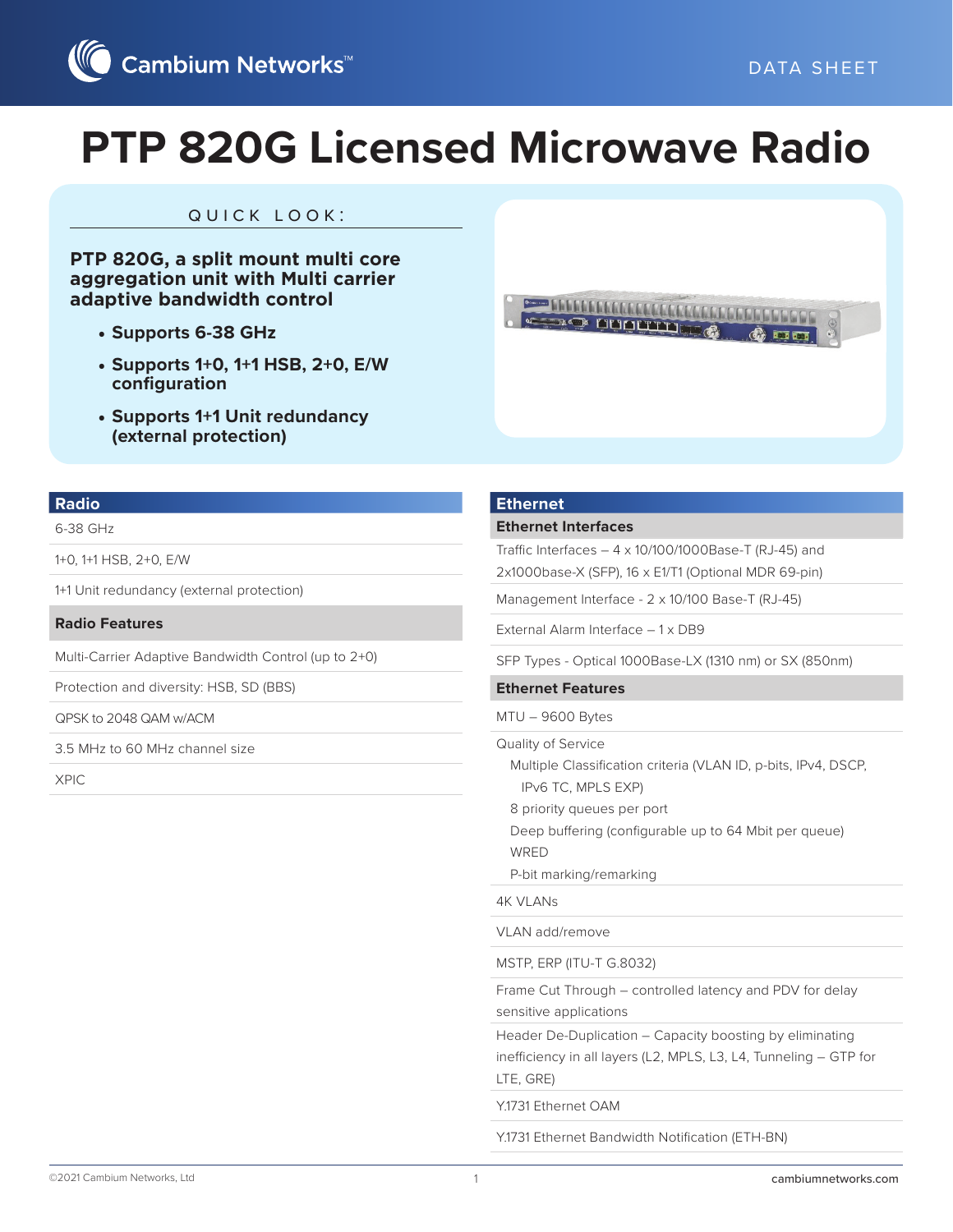#### **Management Protocols**

SNMP

REST

SDN support: NETCONF/YANG

**TDM**

16 x T1/E1

Native TDM services and TDM PWE using the same hardware

XC capacity – 256 VCs

Timing options – Loop timing, system clock, recovered clock

#### 1+1 / 1:1 path protection

**Synchronization**

Synchronization Distribution

Sync Distribution over any traffic interface (GE/FE)

Dedicated In/Out sync interface (E1/2 MHz)

Sync-E (ITU-T G.8261, G.8262)

SSM/ESMC Support for ring/mesh applications (ITU-T G.8264)

Sync-E Regenerator mode, providing PRC grade (ITU-T G.811)

performance for smart pipe applications.

IEEE-1588

Optimized Transport for reduced PDV

IEEE-1588 Transparent Clock (TC)

IEEE-1588 Boundary Clock (BC)

#### **Security**

AES 256-bit Encryption

Secured protocols (HTTPS, SNMPV3, SSH, SFTP)

Radius authentication and authorization

TACACS+ Authentication and Authorization (Session-based)

### **Standard**

### **MEF**

Carrier Ethernet 2.0

#### **Supported Ethernet Standards**

10/100/1000base-T/X (IEEE 802.3)

Ethernet VLANs (IEEE 802.3ac)

Virtual LAN (VLAN, IEEE 802.1Q)

Class of service (IEEE 802.1p)

Provider bridges (QinQ – IEEE 802.1ad)

Link aggregation (IEEE 802.3ad)

Auto MDI/MDIX for 1000baseT

RFC 1349: IPv4 TOS

RFC 2474: IPv4 DSCP

RFC 2460: IPv6 Traffic Classes

### **Standard - continued**

#### **Supported E1 Standards**

ITU-T G.703, G.736, G.775, G.823, G.824, G.828, ITU-T I.432, ETSI ETS 300 147, ETS 300 417

#### **TDM Pseudowire Standards**

SAToP – RFC 4553

#### **Standards Compliance**

Radio Spectral Efficiency: EN 302 217-2-2

EMC: EN 301 489-4, EN 301 489-1, FCC 47 CFR, Part15, Class B

Safety: IEC 60950, EN60950-1, IEC 60950-1, UL60950-1,

CSA-C22.2 No.60950-1, EN 60950-22, UL 60950-22, CSA C22.2.60950-22

Ingress Protection: RFU-C - IP66

Storage: ETSI EN 300 019-1-1 Class 1.2

Transportation: ETSI EN 300 019-1-2 Class 2.3

#### **Technical**

#### **Mechanical Specifications**

IDU - 44mm x 426mm x 180mm (1.73" x 16.77" x 7.08"), 2.5kg (5.5 lbs.)

RFU-A - 46mm x 482.6 x 335mm (1.8" x 19" x 13.18"), 12kg (26.45 lbs.)

RFU-C - 200mm x 200mm x 85mm (7.87" x 7.87" x 3.35"), 4kg (9 lbs.)

#### **Environmental Specifications**

IDU: -5°C to +55°C (-25°C to +65°C extended), +23°F to +131°F (-13°F to +149°F extended)

RFU-A: -5°C to +55°C (-25°C to +65°C extended), +23°F to +131°F (-13°F to +149°F extended)

RFU-C: -33°C to +55°C (-45°C to +60°C extended), -27°F to +131°F (-49°F to +140°F extended)

#### **Power Input Specifications**

IDU Standard Input: -48 VDC

IDU DC Input range: -40 to -60 VDC

Dual-feed power support

#### **Power Consumption Specifications**

IDU Eth-only with single modem: 23.5W, addition for second modem, 2.9W, additional for 16 E1/DS1, 11w

RFU-A (1+0) – High Level: 77W; Medium Level: 53W; Low Level: 43W; Mute: 24W

RFU-A (1+1 HSB/SD BBS) – High Level: 101W

RFU-C: 6-26GHz; 1+0 22W; 1+1 39W; 28-38Ghz, 1+0 26W; 1+1 43W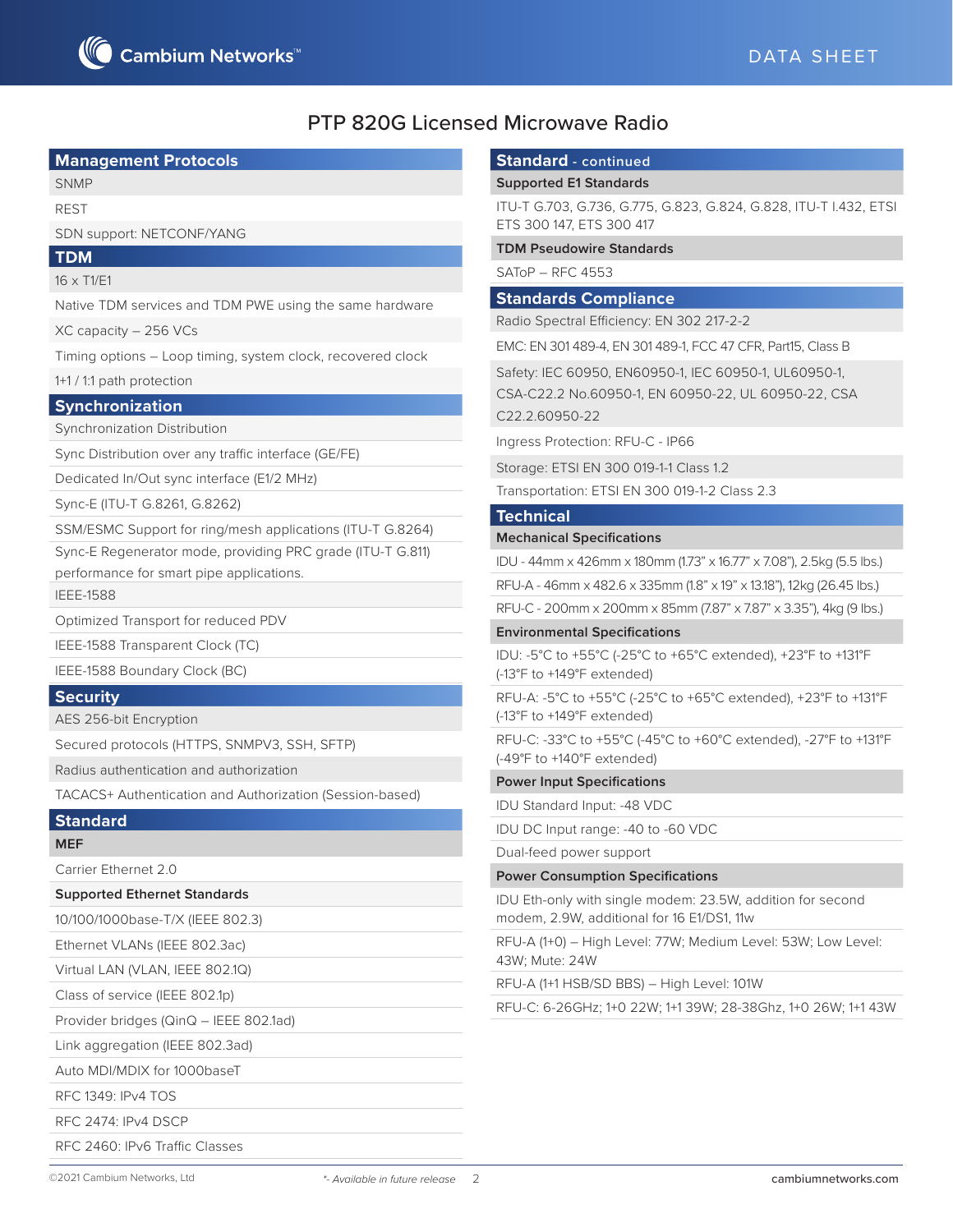

| <b>Transmit Power RFU-C</b>  |    |           |           |               |        |               |        |                          |               |
|------------------------------|----|-----------|-----------|---------------|--------|---------------|--------|--------------------------|---------------|
| Transmit Power (dBm) 6-8 GHz |    | 11-15 GHz | 18-23 GHz | <b>26 GHz</b> | 28 GHz | <b>31 GHz</b> | 32 GHz | <b>36 GHz</b>            | <b>38 GHz</b> |
| <b>QPSK</b>                  | 26 | 24        | 22        | 21            | 14     | 16            | 18     | 12                       | 18            |
| 8 PSK                        | 26 | 24        | 22        | 21            | 14     | 16            | 18     | 12                       | 18            |
| 16 QAM                       | 25 | 23        | 21        | 20            | 14     | 15            | 17     | 11                       | 17            |
| 32 QAM                       | 24 | 22        | 20        | 19            | 14     | 14            | 16     | 10                       | 16            |
| <b>64 QAM</b>                | 24 | 22        | 20        | 19            | 14     | 14            | 16     | 10                       | 16            |
| <b>128 QAM</b>               | 24 | 22        | 20        | 19            | 14     | 14            | 16     | 10                       | 16            |
| <b>256 QAM</b>               | 22 | 20        | 18        | 17            | 12     | 12            | 14     | 8                        | 14            |
| <b>512 QAM</b>               | 22 | 20        | 18        | 17            | 9      | 12            | 14     | 10                       | 14            |
| <b>1024 QAM</b>              | 21 | 19        | 17        | 16            | 8      | 11            | 13     | 9                        | 13            |
| <b>2048 QAM</b>              | 19 | 17        | 15        | 14            | 6      | 9             | 11     | $\overline{\phantom{a}}$ | 11            |

| <b>RFU-A Extended Modulation</b> |             |               | <b>RFU-A Extended Premium Modulation</b> |                        |
|----------------------------------|-------------|---------------|------------------------------------------|------------------------|
| <b>Transmit Power (dBm)</b>      | 6L & 6H GHz | <b>11 GHz</b> | <b>Transmit Power (dBm)</b>              | <b>6L &amp; 6H GHz</b> |
| <b>QPSK</b>                      | 33          | 30            | <b>QPSK</b>                              | 35                     |
| 8 PSK                            | 33          | 30            | 8 PSK                                    | 35                     |
| 16 QAM                           | 33          | 30            | <b>16 QAM</b>                            | 35                     |
| 32 QAM                           | 33          | 30            | 32 QAM                                   | 35                     |
| <b>64 QAM</b>                    | 33          | 30            | 64 QAM                                   | 35                     |
| <b>128 QAM</b>                   | 33          | 29            | <b>128 QAM</b>                           | 34                     |
| <b>256 QAM</b>                   | 32          | 28            | <b>256 QAM</b>                           | 34                     |
| <b>512 QAM</b>                   | 29          | 26            | <b>512 QAM</b>                           | 33                     |
| <b>1024 QAM</b>                  | 29          | 26            | <b>1024 QAM</b>                          | 32                     |
|                                  |             |               | <b>2048 QAM</b>                          | 30                     |

Note: The Transmit power is measured at the antenna port of the RFU-A Chassis

| Receive Sensitivity (RSL) (dBm @BER = 10-6) RFU-C |         |         |           |         |         |               |               |           |
|---------------------------------------------------|---------|---------|-----------|---------|---------|---------------|---------------|-----------|
| 3.5 MHz                                           | 6 GHz   | 7-8 GHz | 11-15 GHz | 18 GHz  | 23 GHz  | <b>26 GHz</b> | <b>28 GHz</b> | 31-38 GHz |
| <b>QPSK</b>                                       | $-97.5$ | $-97.0$ | $-97.5$   | $-96.5$ | $-96.0$ | $-95.0$       | $-93.0$       | $-94.0$   |
| <b>16 QAM</b>                                     | $-91.0$ | $-90.5$ | $-91.0$   | $-90.0$ | $-89.5$ | $-88.5$       | $-86.5$       | $-87.5$   |
| 32 QAM                                            | $-88.0$ | $-87.5$ | $-88.0$   | $-87.0$ | $-86.5$ | $-85.5$       | $-83.5$       | $-84.5$   |
| <b>64 QAM</b>                                     | $-84.5$ | $-84.0$ | $-84.5$   | $-83.5$ | $-83.0$ | $-82.0$       | $-80.0$       | $-81.0$   |
| <b>128 QAM</b>                                    | $-81.0$ | $-80.5$ | $-81.0$   | $-80.0$ | $-79.5$ | $-78.5$       | $-76.5$       | $-77.5$   |
| <b>256 QAM</b>                                    | $-77.5$ | $-77.0$ | $-77.5$   | $-76.5$ | $-76.0$ | $-75.0$       | $-73.0$       | $-740$    |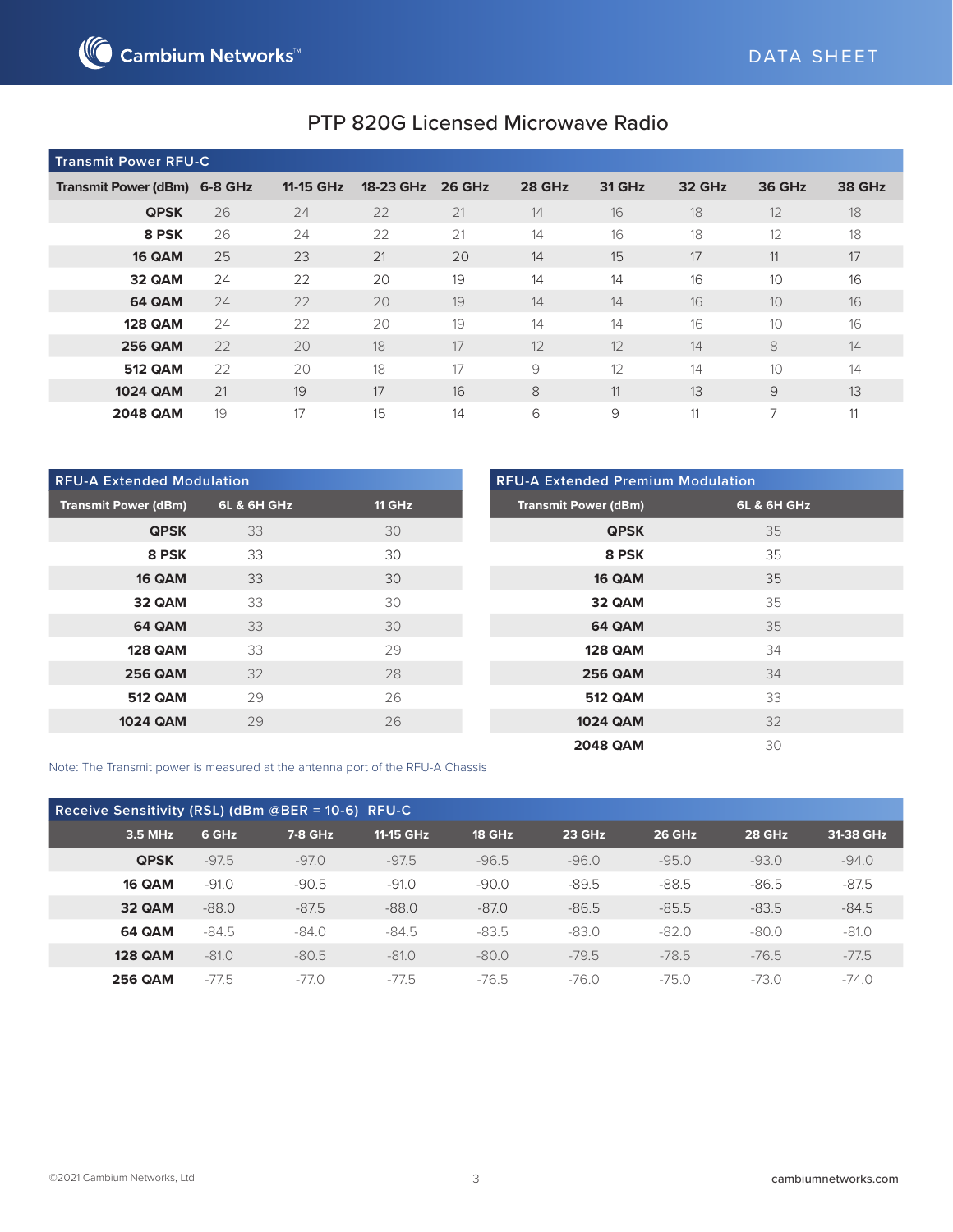

| Receive Sensitivity (RSL) (dBm @BER = 10-6) RFU-C - continued |         |                |           |         |         |               |         |           |
|---------------------------------------------------------------|---------|----------------|-----------|---------|---------|---------------|---------|-----------|
| 5 MHz                                                         | 6 GHz   | 7-8 GHz        | 11-15 GHz | 18 GHz  | 23 GHz  | 26 GHz        | 28 GHz  | 31-38 GHz |
| <b>QPSK</b>                                                   | $-98.0$ | $-97.5$        | $-98.0$   | $-97.0$ | $-96.5$ | $-95.5$       | $-93.5$ | $-94.5$   |
| 16 QAM                                                        | $-91.5$ | $-91.0$        | $-91.5$   | $-90.5$ | $-90.0$ | $-89.0$       | $-87.0$ | $-88.0$   |
| 32 QAM                                                        | $-88.0$ | $-87.5$        | $-88.0$   | $-87.0$ | $-86.5$ | $-85.5$       | $-83.5$ | $-84.5$   |
| <b>64 QAM</b>                                                 | $-84.5$ | -84.0          | $-84.5$   | $-83.5$ | $-83.0$ | $-82.0$       | $-80.0$ | -81.0     |
| <b>128 QAM</b>                                                | $-81.0$ | $-80.5$        | $-81.0$   | $-80.0$ | $-79.5$ | $-78.5$       | $-76.5$ | $-77.5$   |
| <b>256 QAM</b>                                                | $-78.0$ | -77.5          | $-78.0$   | -77.0   | $-76.5$ | $-75.5$       | $-73.5$ | -74.5     |
| 7 MHz                                                         | 6 GHz   | 7-8 GHz        | 11-15 GHz | 18 GHz  | 23 GHz  | <b>26 GHz</b> | 28 GHz  | 31-38 GHz |
| <b>QPSK</b>                                                   | $-95.0$ | $-94.5$        | $-95.0$   | $-94.0$ | $-93.5$ | $-92.5$       | $-90.5$ | $-91.5$   |
| 8 PSK                                                         | $-89.0$ | $-88.5$        | $-89.0$   | $-88.0$ | $-87.5$ | $-86.5$       | $-84.5$ | $-85.5$   |
| 16 QAM                                                        | $-88.5$ | $-88.0$        | $-88.5$   | $-87.5$ | $-87.0$ | $-86.0$       | $-84.0$ | $-85.0$   |
| 32 QAM                                                        | $-85.0$ | $-84.5$        | $-85.0$   | $-84.0$ | $-83.5$ | $-82.5$       | $-80.5$ | $-81.5$   |
| 64 QAM                                                        | $-82.0$ | $-81.5$        | $-82.0$   | $-81.0$ | $-80.5$ | $-79.5$       | $-77.5$ | $-78.5$   |
| <b>128 QAM</b>                                                | $-79.0$ | -78.5          | $-79.0$   | $-78.0$ | -77.5   | $-76.5$       | $-74.5$ | $-75.5$   |
| <b>256 QAM</b>                                                | $-75.5$ | $-75.0$        | $-75.5$   | $-74.5$ | $-74.0$ | $-73.0$       | $-71.0$ | $-72.0$   |
| <b>512 QAM</b>                                                | $-73.5$ | -73.0          | $-73.5$   | $-72.5$ | $-72.0$ | -71.0         | $-69.0$ | $-70.0$   |
| 1024 QAM (strong FEC)                                         | $-70.0$ | $-69.5$        | $-70.0$   | $-69.0$ | $-68.5$ | $-67.5$       | $-65.5$ | $-66.5$   |
| 1024 QAM (light FEC)                                          | $-69.5$ | -69            | $-69.5$   | $-68.5$ | $-68.0$ | -67.0         | $-65.0$ | $-66.0$   |
| <b>10 MHz</b>                                                 | 6 GHz   | <b>7-8 GHz</b> | 11-15 GHz | 18 GHz  | 23 GHz  | <b>26 GHz</b> | 28 GHz  | 31-38 GHz |
| <b>QPSK</b>                                                   | $-93.5$ | $-93.0$        | $-93.5$   | $-92.5$ | $-92.0$ | $-91.0$       | $-89.0$ | $-90.0$   |
| 8 PSK                                                         | $-88.5$ | -88.0          | -88.5     | -87.5   | -87.0   | -86.0         | -84.0   | $-85.0$   |
| 16 QAM                                                        | $-87.5$ | $-87.0$        | $-87.5$   | $-86.5$ | $-86.0$ | $-85.0$       | $-83.0$ | $-84.0$   |
| 32 QAM                                                        | $-84.0$ | $-83.5$        | -84.0     | $-83.0$ | $-82.5$ | $-81.5$       | $-79.5$ | $-80.5$   |
| 64 QAM                                                        | $-80.5$ | $-80.0$        | $-80.5$   | $-79.5$ | $-79.0$ | $-78.0$       | $-76.0$ | $-77.0$   |
| <b>128 QAM</b>                                                | $-77.5$ | -77.0          | $-77.5$   | $-76.5$ | -76.0   | $-75.0$       | $-73.0$ | -74.0     |
| <b>256 QAM</b>                                                | $-74.5$ | -74.0          | $-74.5$   | $-73.5$ | $-73.0$ | $-72.0$       | $-70.0$ | $-71.0$   |
| <b>512 QAM</b>                                                | $-72.0$ | $-71.5$        | $-72.0$   | -71.0   | $-70.5$ | $-69.5$       | $-67.5$ | $-68.5$   |
| 1024 QAM (strong FEC)                                         | $-69.0$ | $-68.5$        | $-69.0$   | $-68.0$ | $-67.5$ | $-66.5$       | $-64.5$ | $-65.5$   |
| 1024 QAM (light FEC)                                          | $-68.0$ | $-67.5$        | $-68.0$   | $-67.0$ | $-66.5$ | $-65.5$       | $-63.5$ | $-64.5$   |
| 14 MHz                                                        | 6 GHz   | 7-8 GHz        | 11-15 GHz | 18 GHz  | 23 GHz  | <b>26 GHz</b> | 28 GHz  | 31-38 GHz |
| <b>QPSK</b>                                                   | $-92.0$ | $-91.5$        | $-92.0$   | $-91.0$ | $-90.5$ | $-89.5$       | $-87.5$ | $-88.5$   |
| 8 PSK                                                         | $-86.0$ | $-85.5$        | $-86.0$   | $-85.0$ | $-84.5$ | $-83.5$       | $-81.5$ | $-82.5$   |
| 16 QAM                                                        | $-85.0$ | $-84.5$        | $-85.0$   | $-84.0$ | $-83.5$ | $-82.5$       | $-80.5$ | $-81.5$   |
| 32 QAM                                                        | $-82.0$ | $-81.5$        | $-82.0$   | $-81.0$ | $-80.5$ | $-79.5$       | $-77.5$ | $-78.5$   |
| 64 QAM                                                        | $-79.0$ | $-78.5$        | $-79.0$   | $-78.0$ | $-77.5$ | $-76.5$       | $-74.5$ | $-75.5$   |
| <b>128 QAM</b>                                                | $-75.5$ | $-75.0$        | $-75.5$   | $-74.5$ | $-74.0$ | $-73.0$       | $-71.0$ | $-72.0$   |
| <b>256 QAM</b>                                                | $-73.0$ | $-72.5$        | $-73.0$   | $-72.0$ | $-71.5$ | $-70.5$       | $-68.5$ | $-69.5$   |
| <b>512 QAM</b>                                                | $-70.0$ | $-69.5$        | $-70.0$   | $-69.0$ | $-68.5$ | $-67.5$       | $-65.5$ | $-66.5$   |
| 1024 QAM (strong FEC)                                         | $-67.0$ | $-66.5$        | $-67.0$   | $-66.0$ | $-65.5$ | $-64.5$       | $-62.5$ | $-63.5$   |
| 1024 QAM (light FEC)                                          | $-66.5$ | $-66.0$        | $-66.5$   | $-65.5$ | $-65.0$ | $-64.0$       | $-62.0$ | $-63.0$   |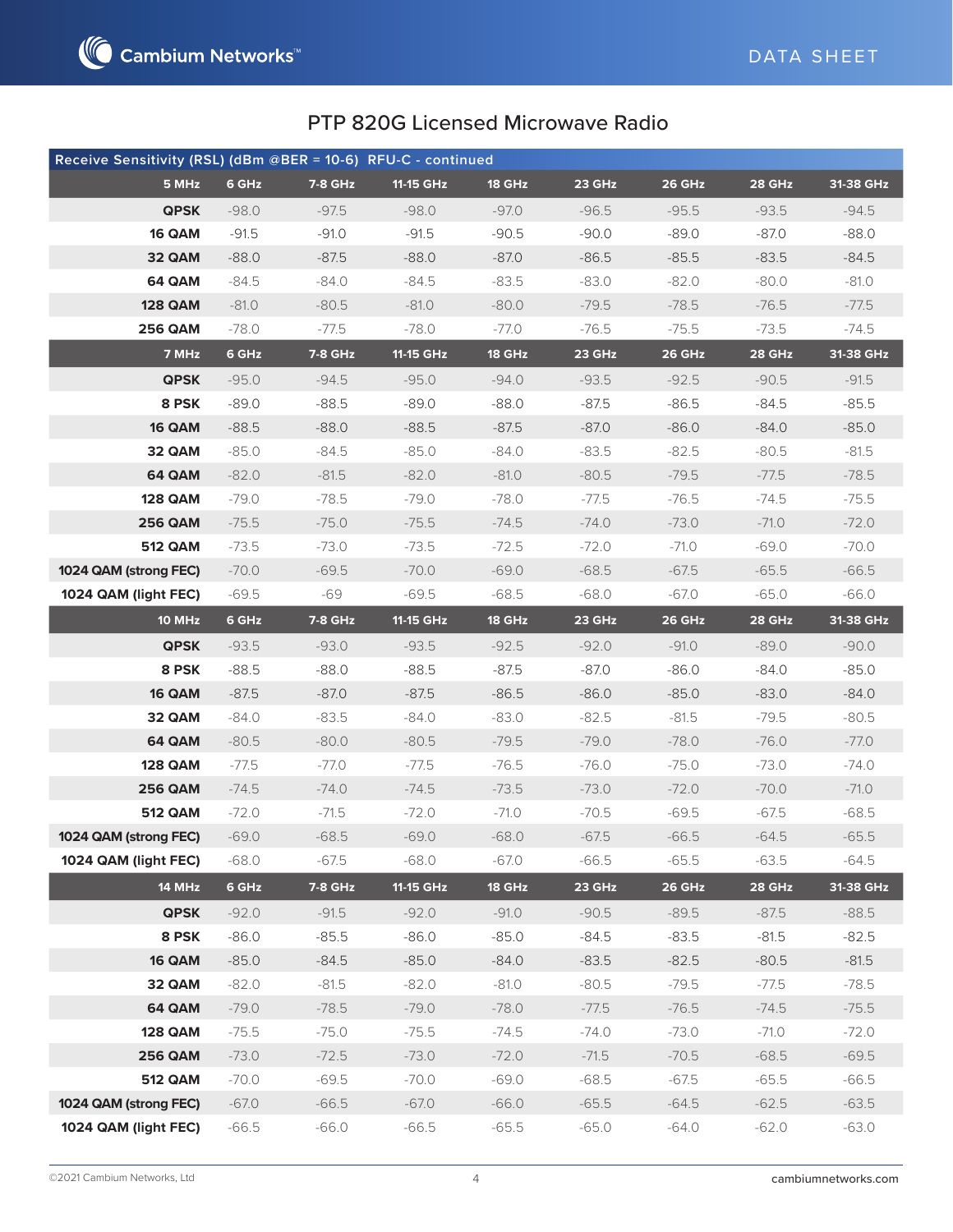

| Receive Sensitivity (RSL) (dBm @BER = 10-6) RFU-C - continued |         |                |           |               |         |               |               |           |
|---------------------------------------------------------------|---------|----------------|-----------|---------------|---------|---------------|---------------|-----------|
| 20 MHz                                                        | 6 GHz   | <b>7-8 GHz</b> | 11-15 GHz | <b>18 GHz</b> | 23 GHz  | 26 GHz        | 28 GHz        | 31-38 GHz |
| <b>QPSK</b>                                                   | $-90.5$ | $-90.0$        | $-90.5$   | $-89.5$       | $-89.0$ | $-88.0$       | $-86.0$       | $-87.0$   |
| 8 PSK                                                         | $-85.5$ | $-85.0$        | $-85.5$   | $-84.5$       | $-84.0$ | $-83.0$       | $-81.0$       | $-82.0$   |
| 16 QAM                                                        | $-84.0$ | $-83.5$        | $-84.0$   | $-83.0$       | $-82.5$ | $-81.5$       | $-79.5$       | $-80.5$   |
| 32 QAM                                                        | $-80.5$ | $-80.0$        | $-80.5$   | $-79.5$       | -79.0   | -78.0         | $-76.0$       | -77.0     |
| 64 QAM                                                        | $-77.5$ | $-77.0$        | $-77.5$   | $-76.5$       | $-76.0$ | $-75.0$       | $-73.0$       | $-74.0$   |
| <b>128 QAM</b>                                                | $-74.5$ | $-74.0$        | $-74.5$   | $-73.5$       | $-73.0$ | $-72.0$       | $-70.0$       | $-71.0$   |
| <b>256 QAM</b>                                                | $-71.5$ | $-71.0$        | $-71.5$   | $-70.5$       | $-70.0$ | $-69.0$       | $-67.0$       | $-68.0$   |
| <b>512 QAM</b>                                                | $-69.0$ | $-68.5$        | $-69.0$   | $-68.0$       | $-67.5$ | $-66.5$       | $-64.5$       | $-65.5$   |
| 1024 QAM (Strong<br>FEC)                                      | $-66.0$ | $-65.5$        | $-66.0$   | $-65.0$       | $-64.5$ | $-63.5$       | $-61.5$       | $-62.5$   |
| 1024 QAM (Light FEC)                                          | $-65.0$ | $-64.5$        | $-65.0$   | $-64.0$       | $-63.5$ | $-62.5$       | $-60.5$       | $-61.5$   |
| <b>2048 QAM</b>                                               | $-61.5$ | $-61.0$        | $-61.5$   | $-60.5$       | $-60.0$ | $-59.0$       | $-57.0$       | $-58.0$   |
| <b>25 MHz</b>                                                 | 6 GHz   | 7-8 GHz        | 11-15 GHz | 18 GHz        | 23 GHz  | <b>26 GHz</b> | <b>28 GHz</b> | 31-38 GHz |
| <b>QPSK</b>                                                   | $-90.0$ | $-89.5$        | $-90.0$   | $-89.0$       | $-88.5$ | $-87.5$       | $-85.5$       | $-86.5$   |
| 8 PSK                                                         | $-84.5$ | -84.0          | $-84.5$   | $-83.5$       | $-83.0$ | $-82.0$       | $-80.0$       | -81.0     |
| 16 QAM                                                        | $-83.0$ | $-82.5$        | $-83.0$   | $-82.0$       | $-81.5$ | $-80.5$       | $-78.5$       | $-79.5$   |
| 32 QAM                                                        | $-79.5$ | $-79.0$        | $-79.5$   | $-78.5$       | $-78.0$ | $-77.0$       | $-75.0$       | $-76.0$   |
| <b>64 QAM</b>                                                 | $-76.5$ | $-76.0$        | $-76.5$   | $-75.5$       | $-75.0$ | $-74.0$       | $-72.0$       | $-73.0$   |
| <b>128 QAM</b>                                                | $-73.5$ | $-73.0$        | $-73.5$   | $-72.5$       | $-72.0$ | -71.0         | $-69.0$       | $-70.0$   |
| <b>256 QAM</b>                                                | $-70.5$ | $-70.0$        | $-70.5$   | $-69.5$       | $-69.0$ | $-68.0$       | $-66.0$       | $-67.0$   |
| <b>512 QAM</b>                                                | $-68.0$ | $-67.5$        | $-68.0$   | $-67.0$       | $-66.5$ | $-65.5$       | $-63.5$       | $-64.5$   |
| 1024 QAM (Strong FEC)                                         | $-65.0$ | $-64.5$        | $-65.0$   | $-64.0$       | $-63.5$ | $-62.5$       | $-60.5$       | $-61.5$   |
| 1024 QAM (Light FEC)                                          | $-64.5$ | $-64.0$        | $-64.5$   | $-63.5$       | $-63.0$ | $-62.0$       | $-60.0$       | $-61.0$   |
| <b>2048 QAM</b>                                               | $-60.5$ | $-60.0$        | $-60.5$   | $-59.5$       | $-59.0$ | $-58.0$       | $-56.0$       | $-57.0$   |
| 28 MHz                                                        | 6 GHz   | <b>7-8 GHz</b> | 11-15 GHz | 18 GHz        | 23 GHz  | <b>26 GHz</b> | 28 GHz        | 31-38 GHz |
| <b>QPSK</b>                                                   | $-89.0$ | $-88.5$        | $-89.0$   | $-88.0$       | $-87.5$ | $-86.5$       | $-84.5$       | $-85.5$   |
| 8 PSK                                                         | $-84.5$ | $-84.0$        | $-84.5$   | $-83.5$       | $-83.0$ | $-82.0$       | $-80.0$       | $-81.0$   |
| 16 QAM                                                        | $-82.5$ | $-82.0$        | $-82.5$   | $-81.5$       | $-81.0$ | $-80.0$       | -78.0         | -79.0     |
| 32 QAM                                                        | $-79.0$ | $-78.5$        | $-79.0$   | $-78.0$       | $-77.5$ | $-76.5$       | $-74.5$       | $-75.5$   |
| 64 QAM                                                        | $-76.0$ | $-75.5$        | $-76.0$   | $-75.0$       | $-74.5$ | $-73.5$       | $-71.5$       | $-72.5$   |
| <b>128 QAM</b>                                                | $-72.5$ | $-72.0$        | $-72.5$   | $-71.5$       | $-71.0$ | $-70.0$       | $-68.0$       | $-69.0$   |
| <b>256 QAM</b>                                                | $-69.5$ | $-69.0$        | $-69.5$   | $-68.5$       | $-68.0$ | $-67.0$       | $-65.0$       | $-66.0$   |
| <b>512 QAM</b>                                                | $-67.5$ | $-67.0$        | $-67.5$   | $-66.5$       | $-66.0$ | $-65.0$       | $-63.0$       | $-64.0$   |
| 1024 QAM (Strong<br>FEC)                                      | $-64.5$ | $-64.0$        | $-64.5$   | $-63.5$       | $-63.0$ | $-62.0$       | $-60.0$       | $-61.0$   |
| 1024 QAM (Light FEC)                                          | $-63.5$ | $-63.0$        | $-63.5$   | $-62.5$       | $-62.0$ | $-61.0$       | $-59.0$       | $-60.0$   |
| <b>2048 QAM</b>                                               | $-60.0$ | $-59.5$        | $-60.0$   | $-59.0$       | $-58.5$ | $-57.5$       | $-55.5$       | $-56.5$   |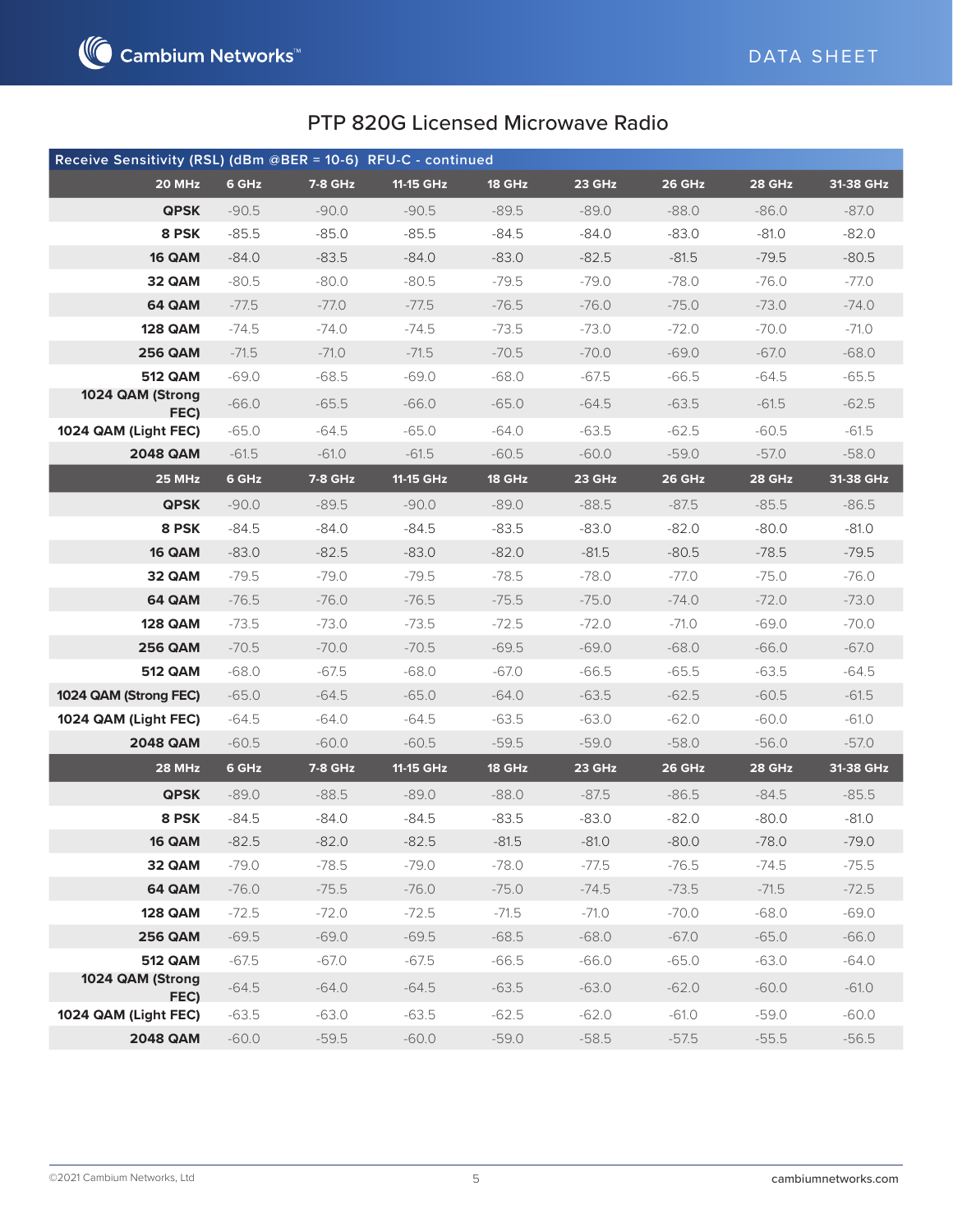

| Receive Sensitivity (RSL) (dBm @BER = 10-6) RFU-C - continued |         |                |           |               |         |               |         |             |
|---------------------------------------------------------------|---------|----------------|-----------|---------------|---------|---------------|---------|-------------|
| 30 MHz                                                        | 6 GHz   | 7-8 GHz        | 11-15 GHz | <b>18 GHz</b> | 23 GHz  | 26 GHz        | 28 GHz  | $31-38$ GHz |
| <b>QPSK</b>                                                   | $-89.0$ | $-88.5$        | $-89.0$   | $-88.0$       | $-87.5$ | $-86.5$       | $-84.5$ | $-85.5$     |
| 8 PSK                                                         | $-83.5$ | $-83.0$        | $-83.5$   | $-82.5$       | $-82.0$ | $-81.0$       | $-79.0$ | $-80.0$     |
| 16 QAM                                                        | $-82.0$ | $-81.5$        | $-82.0$   | $-81.0$       | $-80.5$ | $-79.5$       | $-77.5$ | $-78.5$     |
| 32 QAM                                                        | $-78.5$ | -78.0          | $-78.5$   | $-77.5$       | $-77.0$ | $-76.0$       | $-74.0$ | $-75.0$     |
| 64 QAM                                                        | $-75.5$ | $-75.0$        | $-75.5$   | $-74.5$       | $-74.0$ | $-73.0$       | $-71.0$ | $-72.0$     |
| <b>128 QAM</b>                                                | $-72.5$ | $-72.0$        | $-72.5$   | $-71.5$       | $-71.0$ | $-70.0$       | $-68.0$ | $-69.0$     |
| <b>256 QAM</b>                                                | $-69.5$ | $-69.0$        | $-69.5$   | $-68.5$       | $-68.0$ | $-67.0$       | $-65.0$ | $-66.0$     |
| <b>512 QAM</b>                                                | $-67.5$ | -67.0          | $-67.5$   | $-66.5$       | $-66.0$ | $-65.0$       | $-63.0$ | $-64.0$     |
| 1024 QAM (strong FEC)                                         | $-64.0$ | $-63.5$        | -64.0     | $-63.0$       | $-62.5$ | $-61.5$       | $-59.5$ | $-60.5$     |
| 1024 QAM (light FEC)                                          | $-63.0$ | $-62.5$        | $-63.0$   | $-62.0$       | $-61.5$ | $-60.5$       | $-58.5$ | $-59.5$     |
| <b>2048 QAM</b>                                               | $-59.5$ | $-59.0$        | $-59.5$   | $-58.5$       | $-58.0$ | $-57.0$       | $-55.0$ | $-56.0$     |
| 40 MHz                                                        | 6 GHz   | <b>7-8 GHz</b> | 11-15 GHz | 18 GHz        | 23 GHz  | <b>26 GHz</b> | 28 GHz  | 31-38 GHz   |
| <b>QPSK</b>                                                   | $-87.5$ | $-87.0$        | $-87.5$   | $-86.5$       | $-86.0$ | $-85.0$       | $-83.0$ | $-84.0$     |
| 8 PSK                                                         | $-82.5$ | $-82.0$        | $-82.5$   | $-81.5$       | $-81.0$ | $-80.0$       | $-78.0$ | $-79.0$     |
| 16 QAM                                                        | $-81.0$ | $-80.5$        | $-81.0$   | $-80.0$       | $-79.5$ | $-78.5$       | $-76.5$ | $-77.5$     |
| 32 QAM                                                        | $-77.5$ | -77.0          | $-77.5$   | $-76.5$       | $-76.0$ | $-75.0$       | $-73.0$ | $-74.0$     |
| 64 QAM                                                        | $-74.5$ | $-74.0$        | $-74.5$   | $-73.5$       | $-73.0$ | $-72.0$       | $-70.0$ | $-71.0$     |
| <b>128 QAM</b>                                                | $-71.5$ | -71.0          | $-71.5$   | $-70.5$       | $-70.0$ | $-69.0$       | $-67.0$ | $-68.0$     |
| <b>256 QAM</b>                                                | $-69.0$ | $-68.5$        | $-69.0$   | $-68.0$       | $-67.5$ | $-66.5$       | $-64.5$ | $-65.5$     |
| <b>512 QAM</b>                                                | $-66.5$ | $-66.0$        | $-66.5$   | $-65.5$       | $-65.0$ | $-64.0$       | $-62.0$ | $-63.0$     |
| 1024 QAM (strong FEC)                                         | $-63.5$ | $-63.0$        | $-63.5$   | $-62.5$       | $-62.0$ | $-61.0$       | $-59.0$ | $-60.0$     |
| 1024 QAM (light FEC)                                          | $-62.5$ | -62.0          | $-62.5$   | $-61.5$       | $-61.0$ | $-60.0$       | $-58.0$ | $-59.0$     |
| <b>2048 QAM</b>                                               | $-59.0$ | $-58.5$        | $-59.0$   | $-58.0$       | $-57.5$ | $-56.5$       | $-54.5$ | $-55.5$     |
| <b>50 MHz</b>                                                 | 6 GHz   | 7-8 GHz        | 11-15 GHz | 18 GHz        | 23 GHz  | <b>26 GHz</b> | 28 GHz  | 31-38 GHz   |
| <b>QPSK</b>                                                   | $-87.0$ | $-86.5$        | $-87.0$   | $-86.0$       | $-85.5$ | $-84.5$       | $-82.5$ | $-83.5$     |
| 8 PSK                                                         | $-81.5$ | $-81.0$        | $-81.5$   | $-80.5$       | $-80.0$ | $-79.0$       | -77.0   | $-78.0$     |
| <b>16 QAM</b>                                                 | $-80.0$ | $-79.5$        | $-80.0$   | $-79.0$       | $-78.5$ | $-77.5$       | $-75.5$ | $-76.5$     |
| 32 QAM                                                        | $-76.5$ | $-76.0$        | $-76.5$   | $-75.5$       | $-75.0$ | $-74.0$       | $-72.0$ | $-73.0$     |
| 64 QAM                                                        | $-73.0$ | $-72.5$        | $-73.0$   | $-72.0$       | $-71.5$ | $-70.5$       | $-68.5$ | $-69.5$     |
| <b>128 QAM</b>                                                | $-71.0$ | $-70.5$        | $-71.0$   | $-70.0$       | $-69.5$ | $-68.5$       | $-66.5$ | $-67.5$     |
| <b>256 QAM</b>                                                | $-67.5$ | $-67.0$        | $-67.5$   | $-66.5$       | $-66.0$ | $-65.0$       | $-63.0$ | $-64.0$     |
| <b>512 QAM</b>                                                | $-65.0$ | $-64.5$        | $-65.0$   | $-64.0$       | $-63.5$ | $-62.5$       | $-60.5$ | $-61.5$     |
| 1024 QAM (strong FEC)                                         | $-62.0$ | $-61.5$        | $-62.0$   | $-61.0$       | $-60.5$ | $-59.5$       | $-57.5$ | $-58.5$     |
| 1024 QAM (light FEC)                                          | $-61.0$ | $-60.5$        | $-61.0$   | $-60.0$       | $-59.5$ | $-58.5$       | $-56.5$ | $-57.5$     |
| <b>2048 QAM</b>                                               | $-57.5$ | $-57.0$        | $-57.5$   | $-56.5$       | $-56.0$ | $-55.0$       | $-53.0$ | $-54.0$     |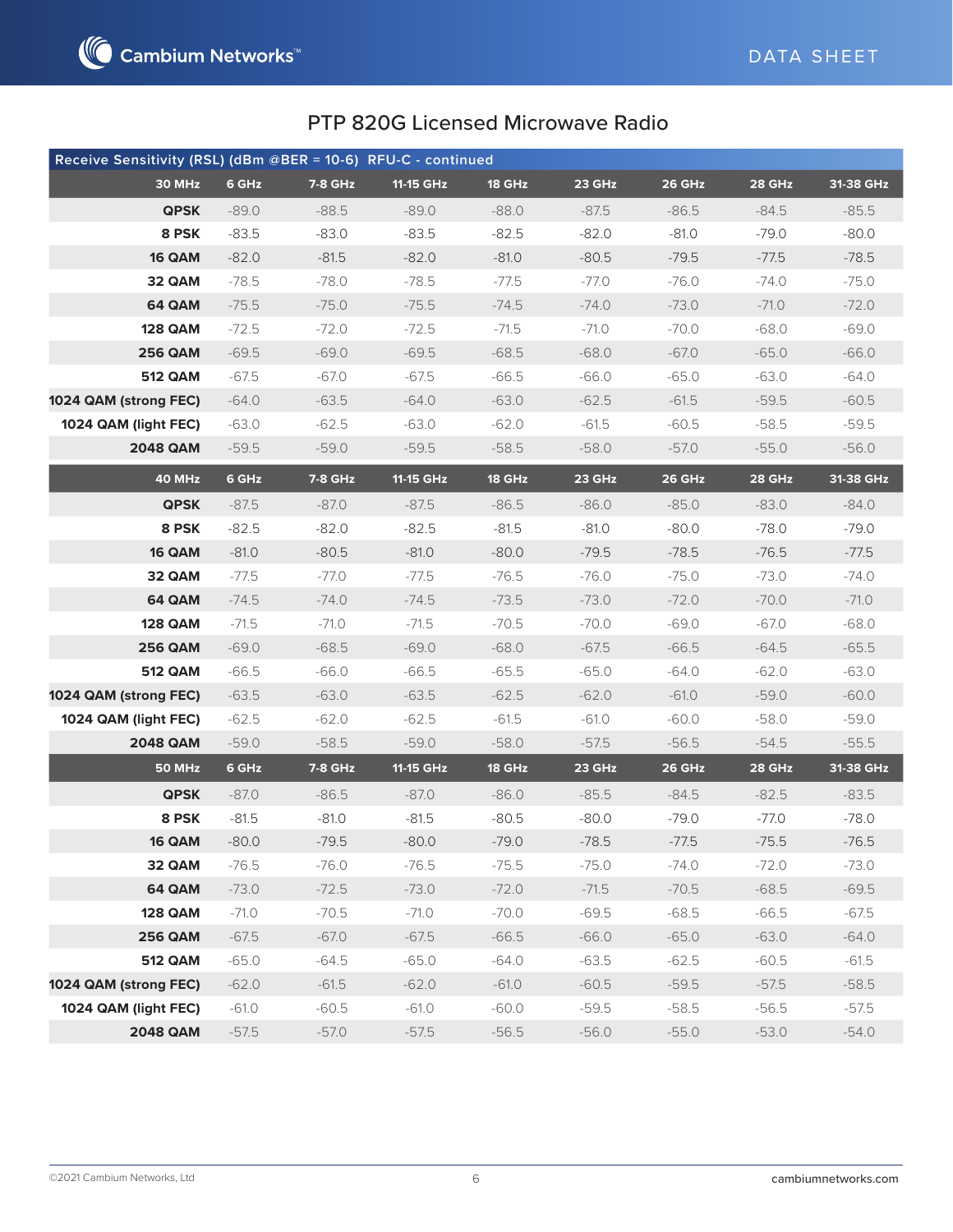

| Receive Sensitivity (RSL) (dBm @BER = 10-6) RFU-C - continued |         |                |           |         |         |               |         |           |
|---------------------------------------------------------------|---------|----------------|-----------|---------|---------|---------------|---------|-----------|
| <b>56 MHz</b>                                                 | 6 GHz   | 7-8 GHz        | 11-15 GHz | 18 GHz  | 23 GHz  | <b>26 GHz</b> | 28 GHz  | 31-38 GHz |
| <b>QPSK</b>                                                   | $-85.5$ | $-85.0$        | $-85.5$   | $-84.5$ | $-84.0$ | $-83.0$       | $-81.0$ | $-82.0$   |
| 8 PSK                                                         | $-81.5$ | $-81.0$        | $-81.5$   | $-80.5$ | $-80.0$ | $-79.0$       | $-77.0$ | $-78.0$   |
| 16 QAM                                                        | $-79.0$ | $-78.5$        | $-79.0$   | $-78.0$ | $-77.5$ | $-76.5$       | $-74.5$ | $-75.5$   |
| 32 QAM                                                        | $-75.5$ | $-75.0$        | $-75.5$   | $-74.5$ | $-74.0$ | $-73.0$       | $-71.0$ | $-72.0$   |
| <b>64 QAM</b>                                                 | $-72.5$ | $-72.0$        | $-72.5$   | $-71.5$ | $-71.0$ | $-70.0$       | $-68.0$ | $-69.0$   |
| <b>128 QAM</b>                                                | $-69.5$ | $-69.0$        | $-69.5$   | $-68.5$ | $-68.0$ | $-67.0$       | $-65.0$ | $-66.0$   |
| <b>256 QAM</b>                                                | $-66.5$ | $-66.0$        | $-66.5$   | $-65.5$ | $-65.0$ | $-64.0$       | $-62.0$ | $-63.0$   |
| <b>512 QAM</b>                                                | $-64.5$ | $-64.0$        | $-64.5$   | $-63.5$ | $-63.0$ | $-62.0$       | $-60.0$ | $-61.0$   |
| 1024 QAM (strong FEC)                                         | $-61.0$ | $-60.5$        | $-61.0$   | $-60.0$ | $-59.5$ | $-58.5$       | $-56.5$ | $-57.5$   |
| 1024 QAM (light FEC)                                          | $-60.0$ | $-59.5$        | $-60.0$   | $-59.0$ | $-58.5$ | $-57.5$       | $-55.5$ | $-56.5$   |
| <b>2048 QAM</b>                                               | $-55.5$ | $-55.0$        | $-55.5$   | $-54.5$ | $-54.0$ | $-53.0$       | $-51.0$ | $-52.0$   |
| 60 MHz                                                        | 6 GHz   | <b>7-8 GHz</b> | 11-15 GHz | 18 GHz  | 23 GHz  | 26 GHz        | 28 GHz  | 31-38 GHz |
| <b>QPSK</b>                                                   | $-86.0$ | $-85.5$        | $-86.0$   | $-85.0$ | $-84.5$ | $-83.5$       | $-81.5$ | $-82.5$   |
| 8 PSK                                                         | $-81.5$ | $-81.0$        | $-81.5$   | $-80.5$ | $-80.0$ | $-79.0$       | $-77.0$ | $-78.0$   |
| 16 QAM                                                        | $-79.0$ | $-78.5$        | $-79.0$   | $-78.0$ | $-77.5$ | $-76.5$       | $-74.5$ | $-75.5$   |
| 32 QAM                                                        | $-75.5$ | $-75.0$        | $-75.5$   | $-74.5$ | $-74.0$ | $-73.0$       | $-71.0$ | $-72.0$   |
| <b>64 QAM</b>                                                 | $-72.5$ | $-72.0$        | $-72.5$   | $-71.5$ | $-71.0$ | $-70.0$       | $-68.0$ | $-69.0$   |
| <b>128 QAM</b>                                                | $-69.5$ | $-69.0$        | $-69.5$   | $-68.5$ | $-68.0$ | $-67.0$       | $-65.0$ | $-66.0$   |
| <b>256 QAM</b>                                                | $-66.5$ | $-66.0$        | $-66.5$   | $-65.5$ | $-65.0$ | $-64.0$       | $-62.0$ | $-63.0$   |
| <b>512 QAM</b>                                                | $-64.5$ | $-64.0$        | $-64.5$   | $-63.5$ | $-63.0$ | $-62.0$       | $-60.0$ | $-61.0$   |
| 1024 QAM (strong FEC)                                         | $-61.0$ | $-60.5$        | $-61.0$   | $-60.0$ | $-59.5$ | $-58.5$       | $-56.5$ | $-57.5$   |
| 1024 QAM (light FEC)                                          | $-61.0$ | $-60.5$        | $-61.0$   | $-60.0$ | $-59.5$ | $-58.5$       | $-56.5$ | $-57.5$   |
| <b>2048 QAM</b>                                               | $-57.0$ | $-56.5$        | $-57.0$   | $-56.0$ | $-55.5$ | $-54.5$       | $-52.5$ | $-53.5$   |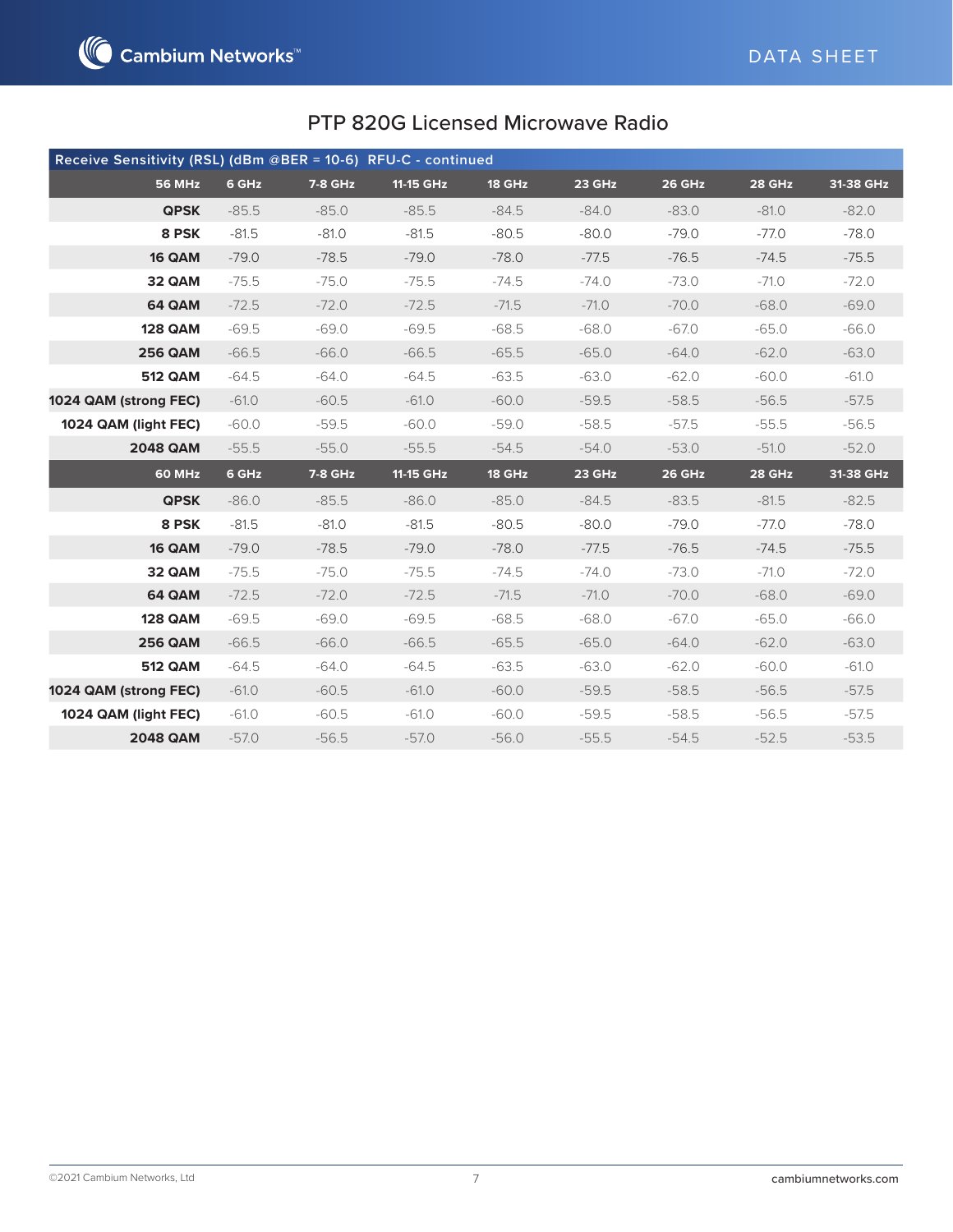

|                 | Receive Sensitivity (RSL) (dBm @BER = 10-6) RFU-A |               |
|-----------------|---------------------------------------------------|---------------|
| 5 MHz           | <b>6L &amp; 6H GHz</b>                            | <b>11 GHz</b> |
| <b>QPSK</b>     | $-97.0$                                           | $-96.5$       |
| 16 QAM          | $-90.5$                                           | $-90.0$       |
| 32 QAM          | $-87.0$                                           | $-86.5$       |
| 64 QAM          | $-83.5$                                           | $-83.0$       |
| <b>128 QAM</b>  | $-80.0$                                           | $-79.5$       |
| <b>256 QAM</b>  | $-77.0$                                           | $-76.5$       |
| 10 MHz          | 6L & 6H GHz                                       | <b>11 GHz</b> |
| <b>QPSK</b>     | $-92.5$                                           | $-92.0$       |
| 8 PSK           | $-87.5$                                           | $-87.0$       |
| 16 QAM          | $-86.5$                                           | $-86.0$       |
| 32 QAM          | $-83.0$                                           | $-82.5$       |
| 64 QAM          | $-79.5$                                           | $-79.0$       |
| <b>128 QAM</b>  | $-76.5$                                           | $-76.0$       |
| <b>256 QAM</b>  | $-73.5$                                           | $-73.0$       |
| <b>512 QAM</b>  | $-71.0$                                           | $-70.5$       |
| 1024 QAM Strong | $-68.0$                                           | $-67.5$       |
| 1024 QAM Light  | $-67.0$                                           | $-66.5$       |
| 20 MHz          | 6L & 6H GHz                                       | $11$ GHz      |
| <b>QPSK</b>     | $-89.5$                                           | $-89.0$       |
| 8 PSK           | $-84.5$                                           | $-84.0$       |
| 16 QAM          | $-83.0$                                           | $-82.5$       |
| 32 QAM          | $-79.5$                                           | $-79.0$       |
| 64 QAM          | $-76.5$                                           | $-76.0$       |
| <b>128 QAM</b>  | $-73.5$                                           | $-73.0$       |
| <b>256 QAM</b>  | $-70.5$                                           | $-70.0$       |
| <b>512 QAM</b>  | $-68.0$                                           | $-67.5$       |
| 1024 QAM Strong | $-65.0$                                           | $-64.5$       |
| 1024 QAM Light  | $-64.0$                                           | $-63.5$       |
| <b>2048 QAM</b> | $-60.5$                                           | $-60.0$       |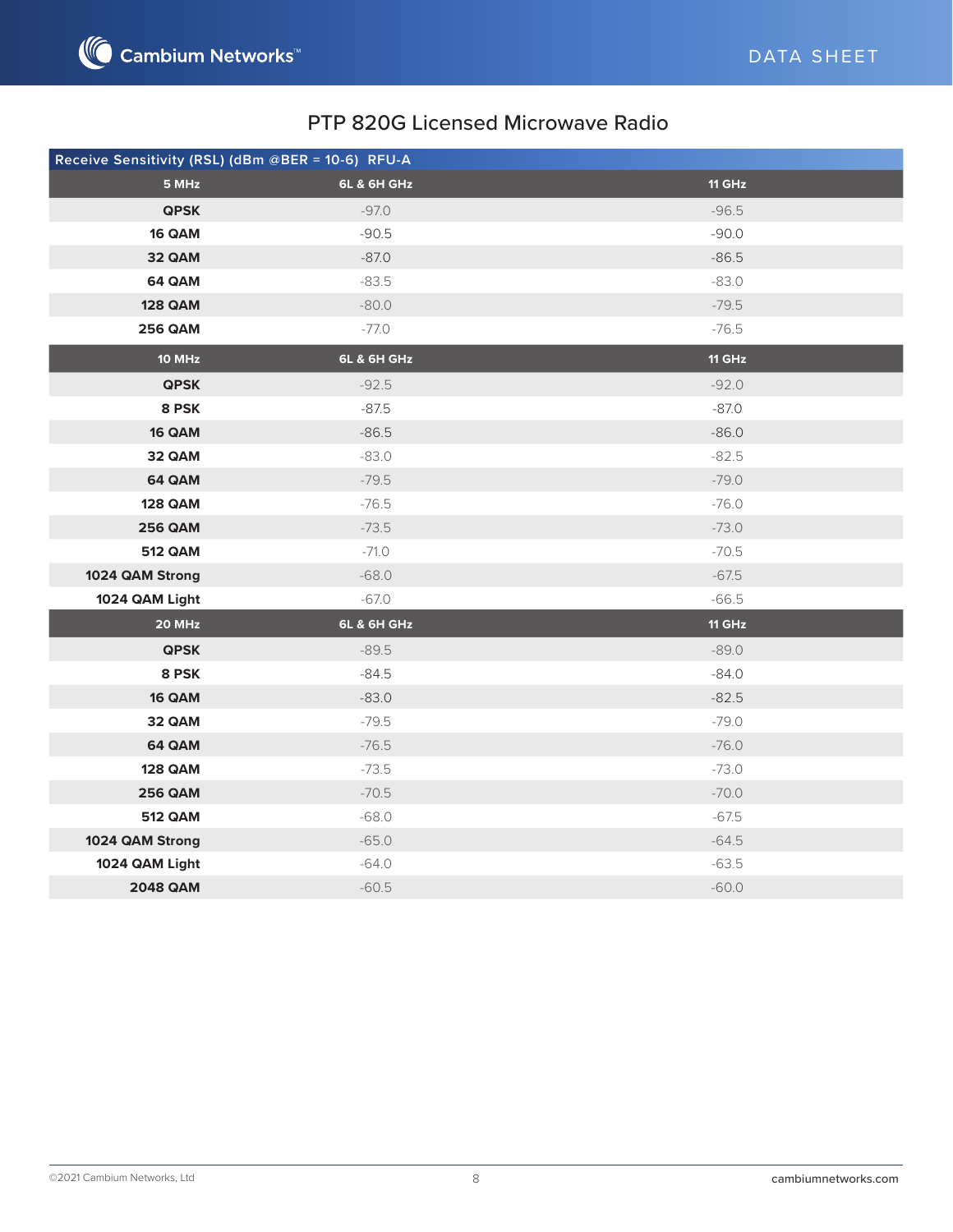

|                 | Receive Sensitivity (RSL) (dBm @BER = 10-6) RFU-A - continued |               |
|-----------------|---------------------------------------------------------------|---------------|
| 25 MHz          | <b>6L &amp; 6H GHz</b>                                        | <b>11 GHz</b> |
| <b>QPSK</b>     | $-89.0$                                                       | $-88.5$       |
| 8 PSK           | $-83.5$                                                       | $-83.0$       |
| 16 QAM          | $-82.0$                                                       | $-81.5$       |
| 32 QAM          | $-78.5$                                                       | $-78.0$       |
| 64 QAM          | $-75.5$                                                       | $-75.0$       |
| <b>128 QAM</b>  | $-72.5$                                                       | $-72.0$       |
| <b>256 QAM</b>  | $-69.5$                                                       | $-69.0$       |
| <b>512 QAM</b>  | -67.0                                                         | $-66.5$       |
| 1024 QAM Strong | $-64.0$                                                       | $-63.5$       |
| 1024 QAM Light  | $-63.5$                                                       | $-63.0$       |
| <b>2048 QAM</b> | $-59.5$                                                       | $-59.0$       |
| 30 MHz          | <b>6L &amp; 6H GHz</b>                                        | <b>11 GHz</b> |
| <b>QPSK</b>     | $-88.0$                                                       | $-87.5$       |
| 8 PSK           | $-83.0$                                                       | $-82.5$       |
| 16 QAM          | $-81.0$                                                       | $-80.5$       |
| 32 QAM          | $-77.5$                                                       | $-77.0$       |
| 64 QAM          | $-74.5$                                                       | $-74.0$       |
| <b>128 QAM</b>  | $-71.5$                                                       | $-71.0$       |
| <b>256 QAM</b>  | $-68.5$                                                       | $-68.0$       |
| <b>512 QAM</b>  | $-66.5$                                                       | $-66.0$       |
| 1024 QAM Strong | $-63.0$                                                       | $-62.5$       |
| 1024 QAM Light  | $-62.5$                                                       | $-62.0$       |
| <b>2048 QAM</b> | $-59.0$                                                       | $-58.5$       |
| 40 MHz          | 6L & 6H GHz                                                   | <b>11 GHz</b> |
| <b>QPSK</b>     | $-86.5$                                                       | $-86.0$       |
| 8 PSK           | $-81.5$                                                       | $-81.0$       |
| <b>16 QAM</b>   | $-80.0$                                                       | $-79.5$       |
| 32 QAM          | $-76.5$                                                       | $-76.0$       |
| 64 QAM          | $-73.5$                                                       | $-73.0$       |
| <b>128 QAM</b>  | $-70.5$                                                       | $-70.0$       |
| <b>256 QAM</b>  | $-68.0$                                                       | $-67.5$       |
| <b>512 QAM</b>  | $-65.5$                                                       | $-65.0$       |
| 1024 QAM Strong | $-62.5$                                                       | $-62.0$       |
| 1024 QAM Light  | $-61.5$                                                       | $-61.0$       |
| <b>2048 QAM</b> | $-58.0$                                                       | $-57.5$       |